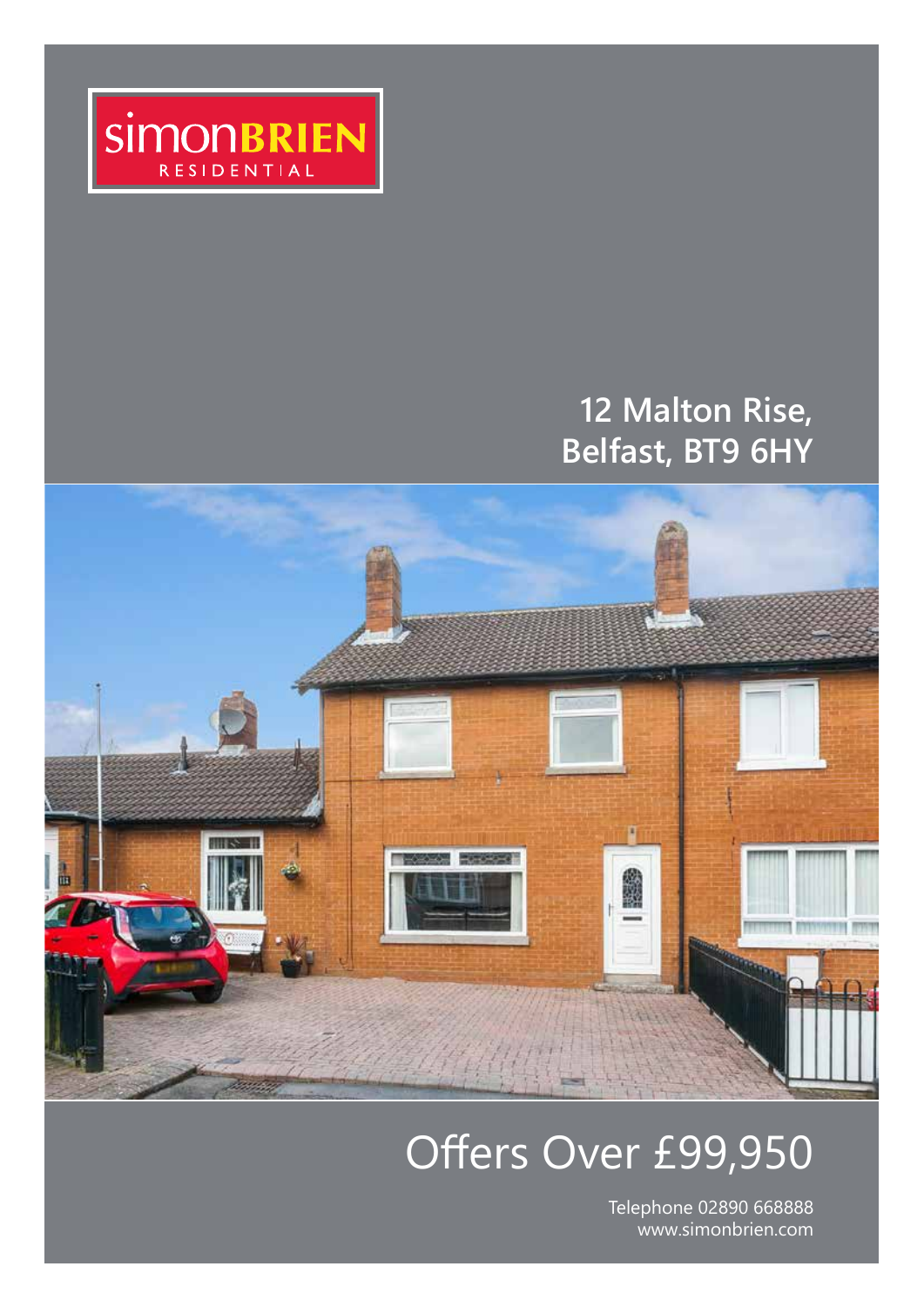# **Telephone 02890 668888 www.simonbrien.com**

# **KEY FEATURES**

- Mid Terrace Property<br>• Three Bedrooms
- 
- Open Plan Kitchen & Dining Area<br>• Spacious Living Room
- 
- Fitted Bathroom With Separate Shower
- Oil Fired Central Heating
- uPVC Double Glazed Windows
- Paved Parking To The Front
- Enclosed Paved Garden
- Early Viewing Recommended

# **SUMMARY**

Conveniently located off the Upper Malone Road in Belfast this deceptively spacious mid terrace is sure to attract a wide variety of interest. The property offers easy access to Belfast City Centre and Finaghy with all the day to day amenities one would need close at hand.

Range of high and low level units. 4 ring ceramic hob with electric oven underneath. Stainless steel sink unit. Plumbed for dishwasher. Partially tiled walls. Extractor fan. Storage cupboard.

The ground floor features a bright and spacious front living room and kitchen open plan to dining area. The first floor comprises of three bedrooms and a bathroom.

This property also features paved parking to the front & paved rear garden.

# **ACCOMMODATION**

**GROUND FLOOR**

**ENTRANCE:** 

uPVC front door leading to:

### **RECEPTION HALL:**

Laminate wooden floor.

**LIVING ROOM: 13' 4" x 11' 9" (4.06m x 3.58m)** 

Laminate wooden floor. Tiled fireplace with wooden surround.

# **KITCHEN / DINING AREA: 17' 7" x 11' 4" (5.35m x 3.45m)**

# **BACK HALLWAY:**

uPVC door leading to outside. Ceramic tiled floor.

























# **DOWNSTAIR WC:**

Low flush WC. Pedestal wash hand basin. Ceramic tiled floor.

# **FIRST FLOOR**

# **LANDING:**

Access to roof space. Storage cupboard.

# **MAIN BEDROOM: 11' 5" x 10' 2" (3.48m x 3.11m)**

Storage cupboard.

# **BEDROOM (2): 11' 5" x 10' 2" (3.47m x 3.10m)**

Storage cupboard.

# **BEDROOM (3): 8' 10" x 6' 11" (2.70m x 2.11m)**

## **BATHROOM:**

Fully tiled shower cubicle with 'Redring' electric shower. Low flush WC. Pedestal wash hand basin. Partially tiled walls. Ceramic tiled floor. Low voltage spotlighting.

# **OUTSIDE**

Paved parking area to the front. Enclosed paved rear garden with oil fired boiler and oil tank.